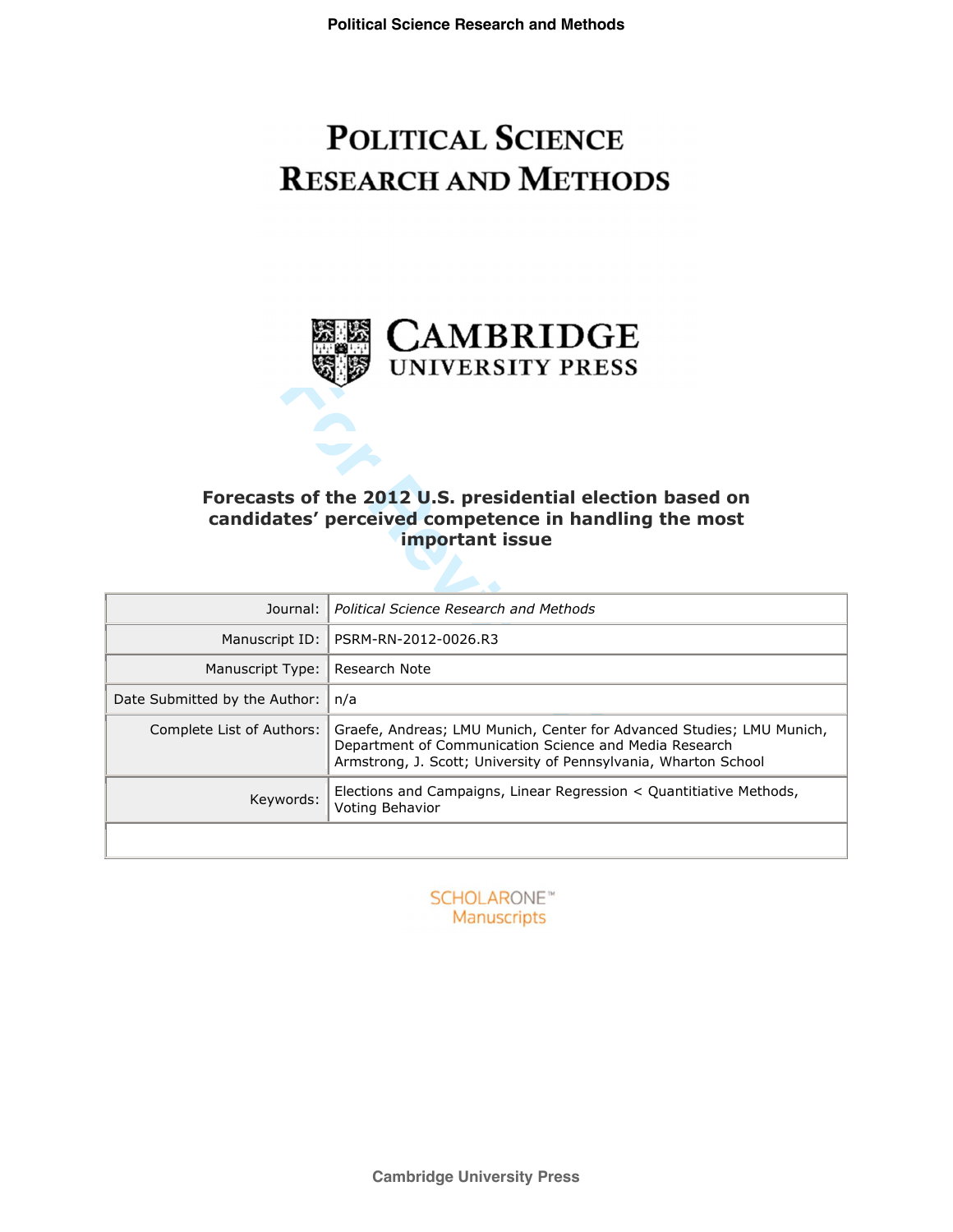Dr. Andreas Graefe

Department of Communication Science and Media Research

LMU Munich, Germany

Email: a.graefe@lmu.de

Dr. J. Scott Armstrong Wharton School University of Pennsylvania, Philadelphia, USA Email: armstrong@wharton.upenn.edu

**For Fourier Section** School<br>
For Reviewers of Pennsylvania, Philadelphia, USA<br>
Formail: armstrong@wharton.upenn.edu<br>
Formail: armstrong@wharton.upenn.edu<br>
Formail: armstrong@wharton.upenn.edu<br>
ig-Issue Model predicts elec **Abstract.** The Big-Issue Model predicts election outcomes based on voters' perceptions of candidates' ability to handle the most important issue. The model provided accurate forecasts of the 2012 U.S. presidential election. The results demonstrate the usefulness of the model in situations where one issue clearly dominates the campaign, such as the state of the economy in the 2012 election. In addition, the model is particularly valuable if economic fundamentals disagree, a situation in which forecasts from traditional political economy models suggest high uncertainty. The model provides immediate feedback to political candidates and parties on the success of their campaign and can advise them on which issues to assign the highest priority.

**Keywords.** Election forecasting, model accuracy, economic perceptions, issue-handling competence, political economy models, Iowa Electronic Markets, IEM, prediction markets, FiveThirtyEight, PollyVote

**Acknowledgments.** Jennifer Kwok did editorial work.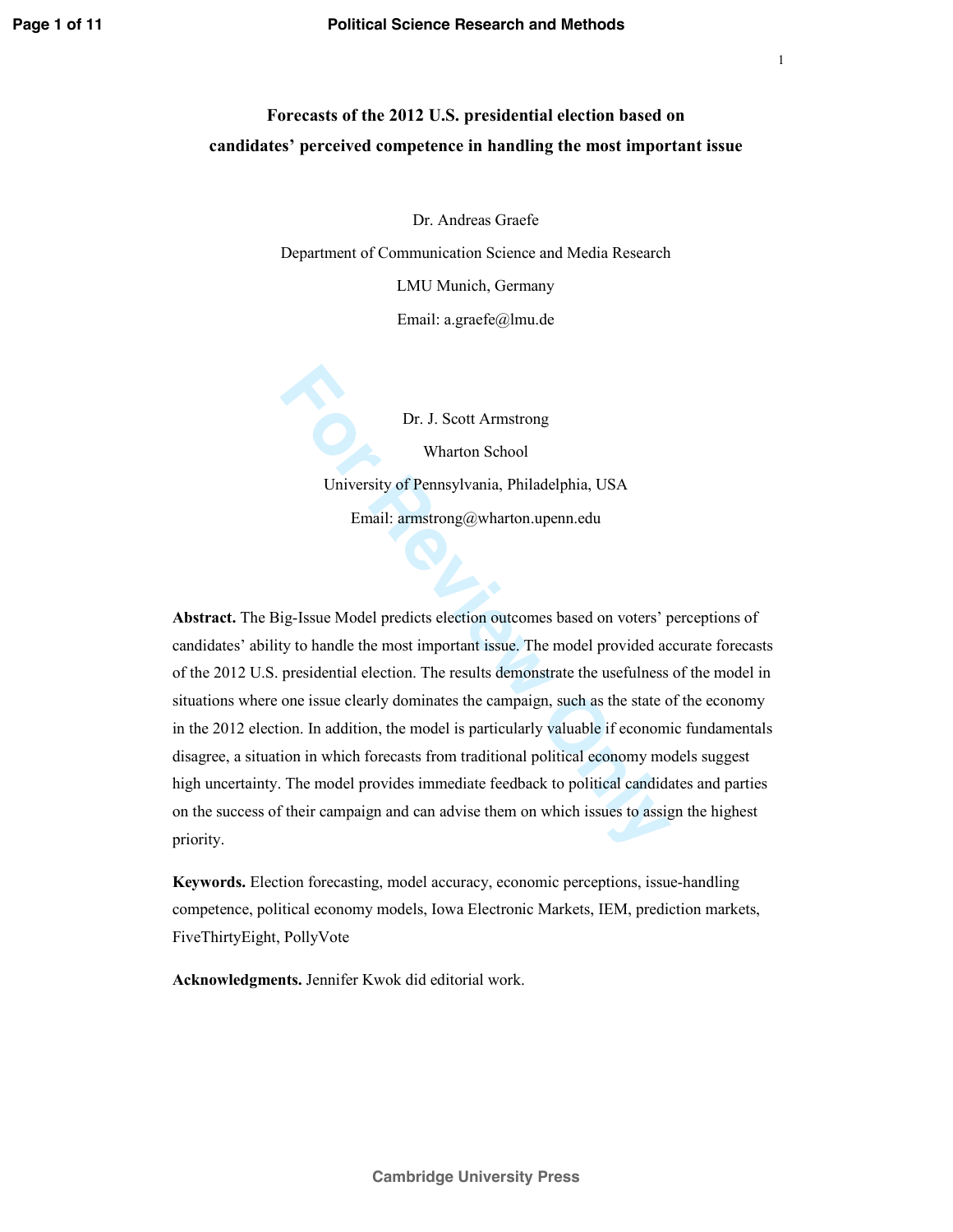## **1. Introduction**

The state of the economy is commonly considered a determining factor for the outcome of U.S. presidential elections. Voters reward incumbent party candidates when the economy is doing well and punish them otherwise (Tufte 1978). Since the late 1970s, economists and political scientists have built upon this idea and developed so-called political economy models for forecasting election results. These models use one or more economic variables, usually along with political variables. There is general agreement on the integration of political variables, such as the incumbent's popularity and the time he or his party has controlled the White House. The main difference among models lies in the selection of economic variables. Some authors rely on economic growth (measured in terms of GDP or GNP), others use perceptions of personal income (either retrospective or prospective), and still others measure job growth (see Holbrook 2010). Since economic indicators often correlate with one another, the selection of specific economic variables does not seem crucial. As a result, there has mostly been consensus among the different models' forecasts in historical elections.

les. Some authors rely on economic growth (measured in terr<br>perceptions of personal income (either retrospective or pros-<br>are job growth (see Holbrook 2010). Since economic indicato<br>e another, the selection of specific eco When economic indicators disagree, however, uncertainty increases, as was the case at the outset of the 2012 U.S. presidential election. While income growth was at a historical low, leading economic indicators and perceived business conditions were on par with historical averages (Erikson and Wlezien 2012). In such a situation, forecasts from different political economy models diverge depending on the selection of the economic variables. Table 1 shows forecasts from fourteen models that were published in the October 2012 issue of *PS: Political Science & Politics,* plus Fair's model (2009). Fair's model is the "grandfather" of all presidential election forecasting models grounded on "fundamentals". All but one of these models use at least one economic variable among a set of other predictors in order to forecast the incumbent's two-party popular vote share several months prior to Election Day.<sup>1</sup> Based on these fifteen forecasts, any outcome seemed possible in the 2012 election. Eight models predicted Obama to win and seven models had him losing to Romney. The forecasts ranged from an almost eight-point victory for Obama to a six-point victory for Romney. On average, the models predicted a virtual tie in the popular vote, with a 0.2 percentage point lead for Romney. In reality, Obama won the election with a lead of four points and achieved 52.0% of the two-party vote.

The results suggest that one should be cautious with forecasts from political economy models if economic indicators disagree. In such situations, the models' implicit assumption

<u>.</u>

<sup>&</sup>lt;sup>1</sup> The exception is the model by Norpoth and Bednarczuk (2012), which used three non-economic predictor variables: the candidates' performance in the primaries, the historical cycle of presidential election outcomes, and an adjustment for partisanship.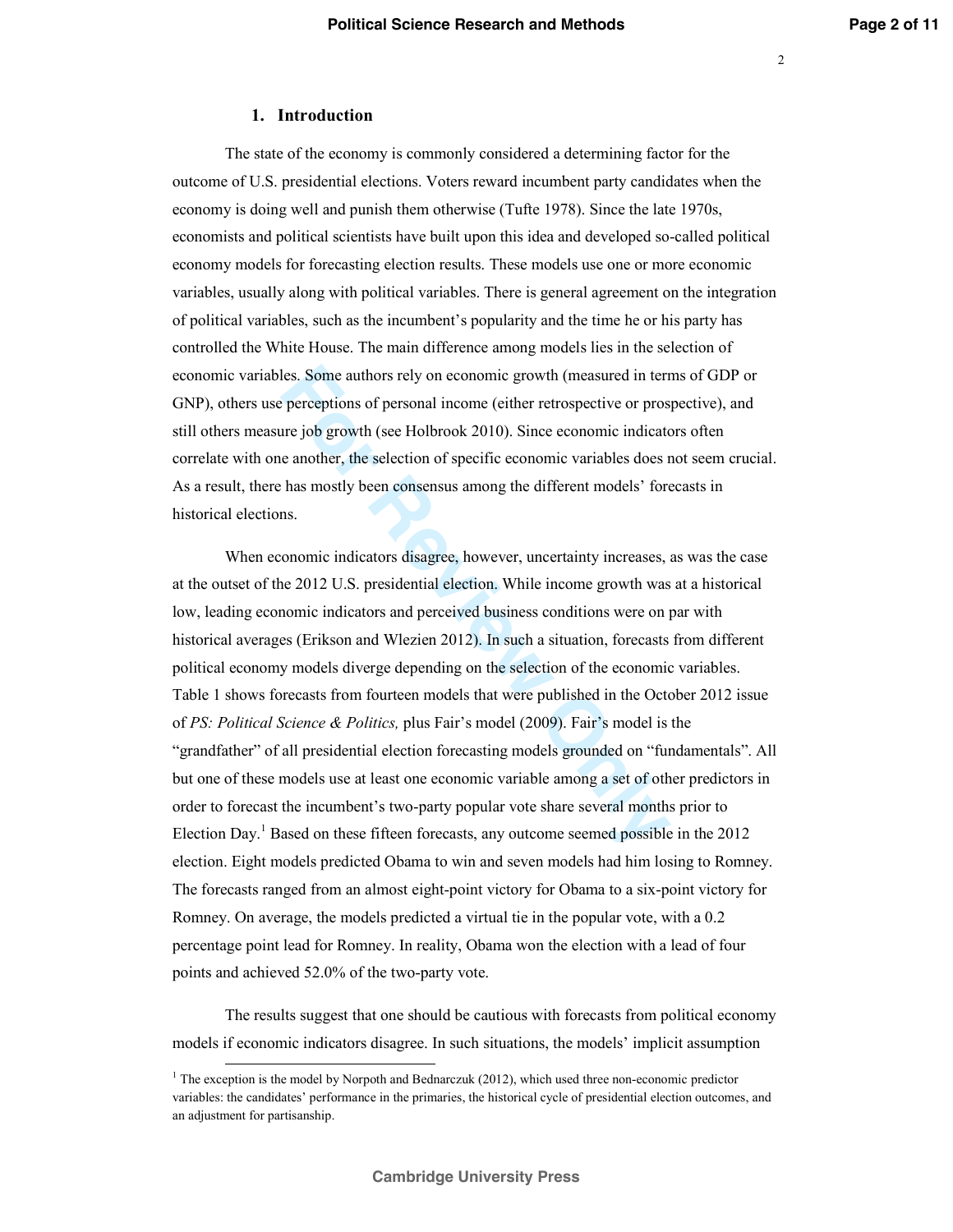Incomply benefit from a GDP growth rate of three percent atoms. For strongly benefit from a GDP growth rate of three percent after the growth rate may help them less in a booming economy. Figure ariables, most models ignor that voters can accurately observe the state of the economy and infer how these changes affect their future well being may not hold. In addition, political economy models are subject to other limitations, which arise from their focus on economic fundamentals as predictor variables. First, the use of such variables makes political economy models retrospective in nature. Most models lack prospective components and evaluations of the out-party, which makes them particularly less useful in open-seat elections.<sup>2</sup> Second, economic indicators can be affected by large measurement errors. Initial estimates of economic figures that are used to calculate the forecasts a few months prior to the election often differ widely from the revised figures that the forecasters use to calibrate their models. Third, the electorate may *perceive* the same economic figure differently, depending on the electoral context. For example, incumbents may strongly benefit from a GDP growth rate of three percent after a recession. However, the same growth rate may help them less in a booming economy. Fourth, due to the focus on economic variables, most models ignore non-economic issues.<sup>3</sup> This is problematic because the economy is not the only issue of concern to voters. Depending on the electoral context, many other issues influence the voting decision. Oftentimes, non-economic issues may be even more important than economic ones. Fifth, political economy models provide little decision aid to those involved in political campaigns. See Graefe (2013) for a detailed discussion of these issues.

The *Big-Issue Model* (Graefe and Armstrong 2012) was developed in an effort to address some of these limitations. The model relies on *take-the-best*, a simple heuristic for choosing between alternatives based on a single piece of information. Take-the-best is particularly valuable in situations in which one variable is clearly more important than all other variables (Gigerenzer and Goldstein 1996).

The Big-Issue Model differs from traditional political economy models in that it does not use economic fundamentals as predictor variables. The model also does not solely focus on economic issues. Instead, the model uses a single predictor variable that measures people's perceptions of which candidate will better handle the most important issue facing the country. Through this variable, the model captures retrospective and prospective candidate evaluations, considers economic and non-economic issues depending on their importance in a particular election, and avoids measurement errors and misperceptions of economic

-

 $<sup>2</sup>$  Exceptions include the model by Norpoth and Bednarczuk (2012), which captures candidate evaluations through</sup> primary performance, and by Lockerbie (2012), who uses a question from the *Index of Consumer Sentiment* that asks people whether they think they will be better off financially, worse off, or about the same, in a year from now. While the latter is clearly a prospective measure, it does not link perceived economic conditions to the responsibility of the government. Finally, the models by Campbell (2012b) and Erikson and Wlezien (2012) are to

some extent prospective, since they include information from trial-heat polls.

<sup>&</sup>lt;sup>3</sup> The exception is Hibbs (2012), who uses U.S. military fatalities in foreign conflicts as a second predictor besides growth of per capita real disposable income.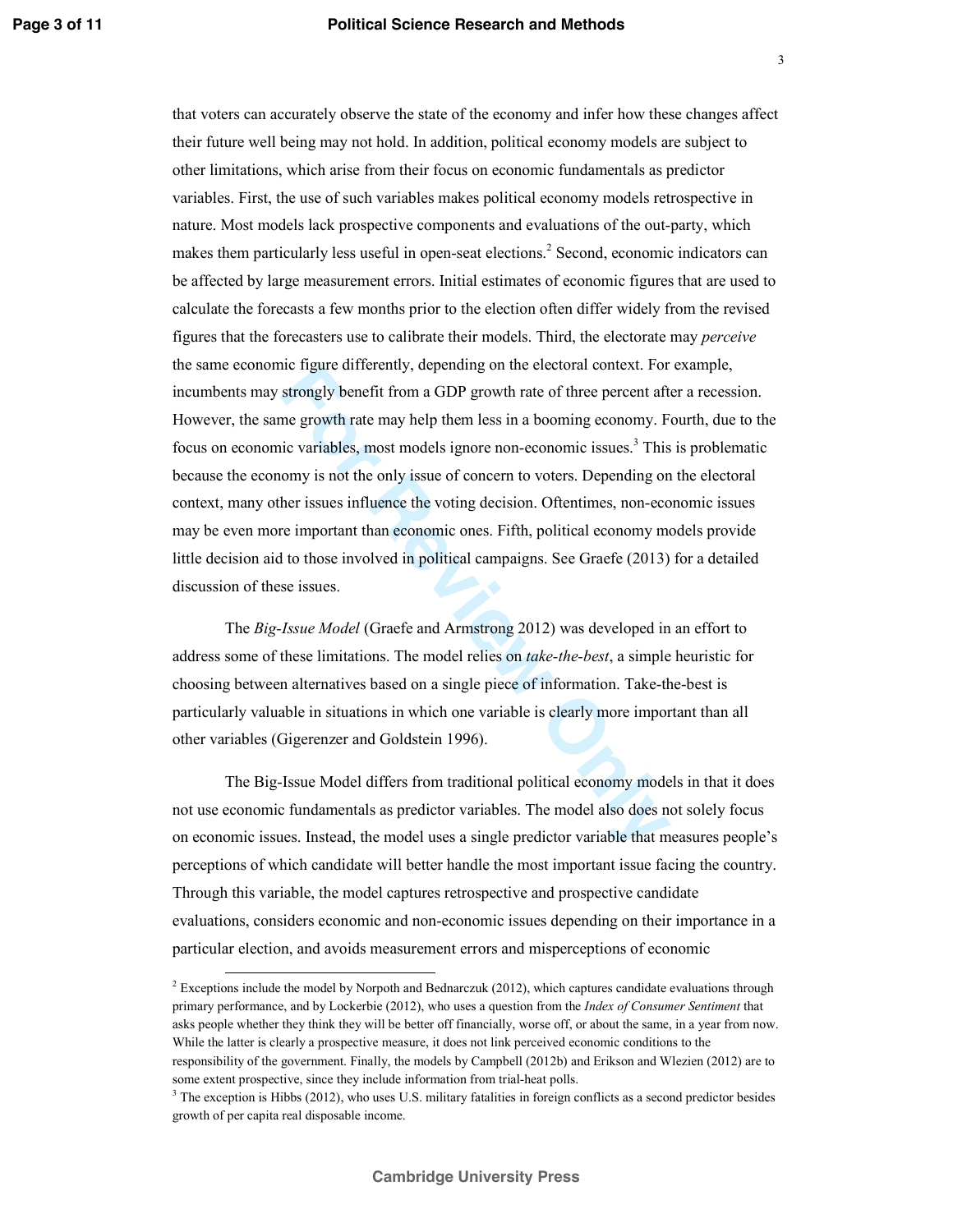fundamentals. In addition, the model can provide quick advice on which issues candidates should assign the highest priorities on their campaign agenda.

mpetence (Clarke, Sanders, Stewart and Whiteley 2009). Ar<br>val models of electoral choice showed that the valence politic<br>g individual vote choice in the 2008 U.S. presidential election<br>ted" vote choice for 97% of responden The Big-Issue Model builds on Downs' (1957) classic model by assuming that voters are most interested in delivery (i.e., *who can do the job* )*.* In addition, the Big-Issue model builds on the work of political psychologists who found that people use simple heuristics and cognitive shortcuts when deciding for whom to vote (Redlawsk 2004). With the focus on issue evaluations, the Big-Issue Model relies on one of the three variables of the valence politics model of individual voting behavior. Valence politics assumes that a person's vote choice is determined by partisanship, party leader images, and the candidates' (or parties') issue-handling competence (Clarke, Sanders, Stewart and Whiteley 2009). An in-sample comparison of rival models of electoral choice showed that the valence politics model did best in explaining individual vote choice in the 2008 U.S. presidential election. The model correctly "predicted" vote choice for 97% of respondents. However, a simple model based solely on the parties' perceived issue-handling competence also performed well and yielded 88% correct predictions (Clarke, Kornberg, Scotto, Reifler, Sanders, Stewart and Whiteley 2011).

This research note reviews the performance of the Big-Issue Model in forecasting the 2012 U.S. presidential election. In general, the model can be expected to provide accurate forecasts if there is one issue that is regarded as clearly more important than others (Graefe and Armstrong 2012; Gigerenzer and Goldstein 1996). Thus, the political environment of the 2012 election favored the Big Issue Model; the economy was the dominating issue during the whole campaign.

#### **2. Materials and method**

-

Starting early 2011, we collected polls from pollingreport.com that asked people which candidate they expected to do the best job in handling the issue that was seen as most important at that time (i.e., the economy). 4 For example, *"Regardless of who you support, which (2012 presidential election) candidate do you trust to do a better job handling the economy—(Barack) Obama or (Mitt) Romney?"* (ABC News/Washington Post Poll, November 1-4, 2012). By Election Eve on November  $5<sup>th</sup>$  of 2012, we had obtained a total of 61 polls. For each poll, we calculated the two-party support for Obama. This Big-Issue score

<sup>4</sup> Monthly Gallup surveys that asked voters in open-ended questions to name the most important problem facing the country regularly found that economic issues were mentioned by 65% to 72% of respondents. In comparison, non-economic issues were mentioned by 38% to 46%. Source: http://www.gallup.com/poll/1675/most-importantproblem.aspx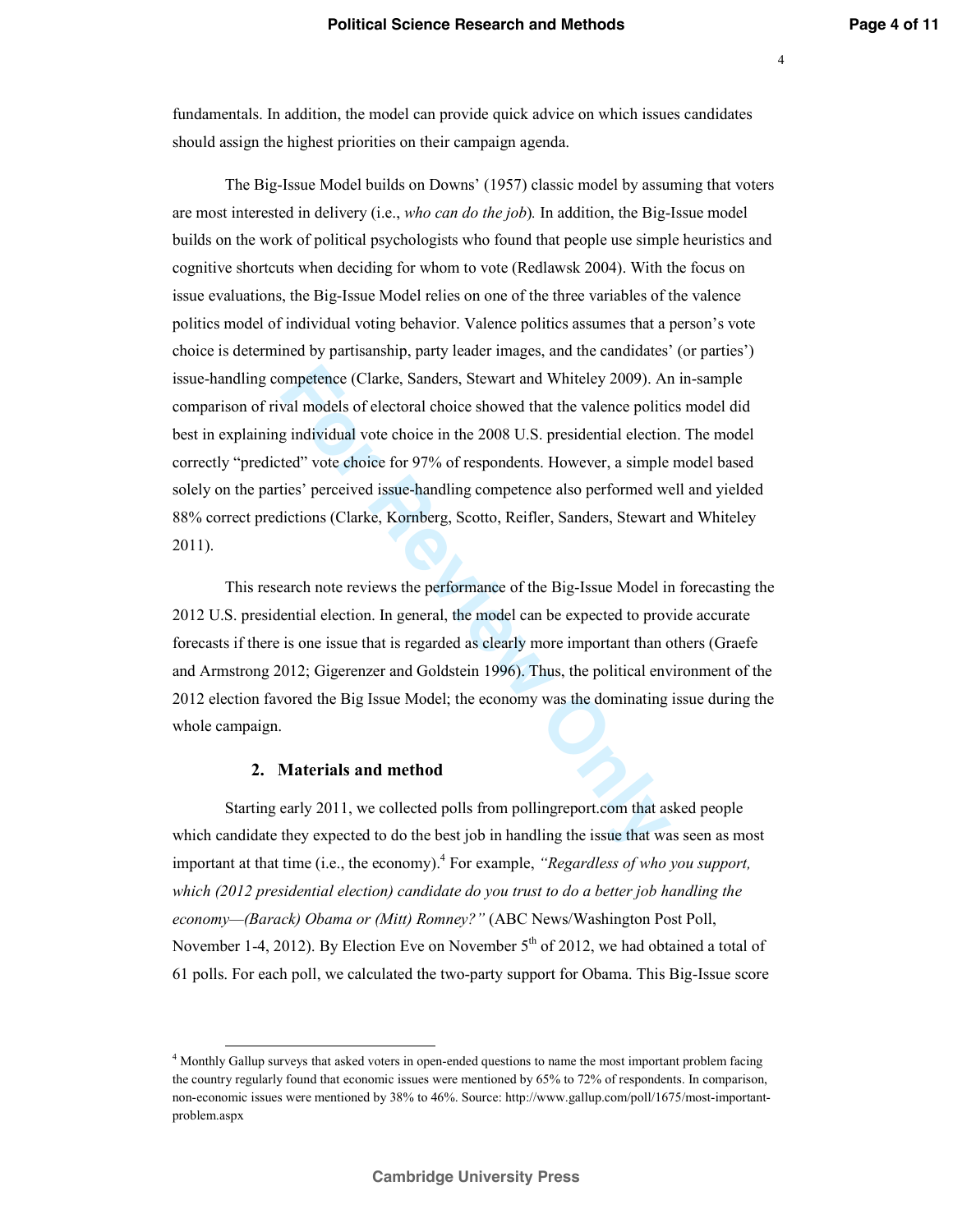(S) represents the single variable in the vote equation of the Big-Issue Model:  $V = 27.0 + 0.50$ \* S, where V is the two-party popular vote share of the incumbent party's candidate.

This vote equation was derived by simple linear regression of V on historical Election Eve values of S, using data from the ten prior elections from 1972 to 2008.<sup>5</sup> For details on the exact procedure see Graefe and Armstrong (2012).<sup>6</sup> The first forecast of the Big-Issue Model was published at pollyvote.com on January 10, 2011, almost two years before the election. The forecasts were continuously updated whenever new polls were released. The complete data and calculations are available in the PSRM Dataverse.<sup>7</sup>

## **3. Results**

Since its first release, the Big-Issue Model predicted Obama to win the popular twoparty vote, except for a short period in late August when Romney was expected to gain 50.2% (vs. Obama at  $49.8\%$ ).  $8$  As shown in Figure 1, since late May 2012, more than half a year before the election, the forecast was within a narrow range of about two percentage points, with a maximum of 52.2% for Obama in mid-July.<sup>9</sup> The final forecast calculated on Election Eve predicted Obama to gain 51.4% and thus, missed the final election outcome by 0.6 percentage points.

**Example 15**<br>
first release, the Big-Issue Model predicted Obama to win th<br>
the or a short period in late August when Romney was expected<br>
1896).<sup>8</sup> As shown in Figure 1, since late May 2012, more thar<br>
on, the forecast wa Figure 1 also shows the daily forecasts of three benchmark approaches: (1) the Iowa Electronic Markets (IEM) vote-share prediction market, (2) Nate Silver's *New York Times* blog FiveThirtyEight.com, and (3) PollyVote.com, which combines forecasts from different methods that use different data (Graefe, Armstrong, Jones and Cuzán 2014). The forecasts from the Big-Issue Model, FiveThirtyEight, and the PollyVote were stable and relatively close to each other for most of the forecast horizon. In comparison, the IEM forecasts were much more volatile from about mid-July to Election Day and tended to predict a large victory for Obama until two weeks prior to Election Day.

-

<sup>&</sup>lt;sup>5</sup> One reviewer made an interesting and well-founded suggestion to update the vote equation after each day. We tested this approach for the last 100 days prior to the election and found that it would have reduced the error of the current model by 6%.

 $6$  Instead of the three-day poll average in the original model specification, the 2012 Big-Issue Model used exponential smoothing to aggregate polls over time. The smoothing factor for weighting the most recent poll was 0.3, which is roughly equivalent to a six-day moving average.<br><sup>7</sup> http://dx.doi.org/10.7910/DVN/22949.edu/dvn/dv/PSRM

<sup>&</sup>lt;sup>8</sup> A possible explanation for this result is that Romney benefitted from the Republican convention, which took place from August 27 to 30. Candidates usually benefit from their conventions, since these events tend to unite the party, create favorable media coverage, and thus increase people's enthusiasm for their party and candidate (Campbell, Cherry, Wink1992). As a result, polls might have difficulties to accurately measure issue perceptions around conventions, since people might be strongly influenced by party identification and candidate evaluations. The forecasts seem to reflect this, as Figure 1 reveals a convention bump for Romney.

<sup>&</sup>lt;sup>9</sup> Figure 1 covers forecasts from May 31, 2012 to coincide with Nate Silver's first published forecast.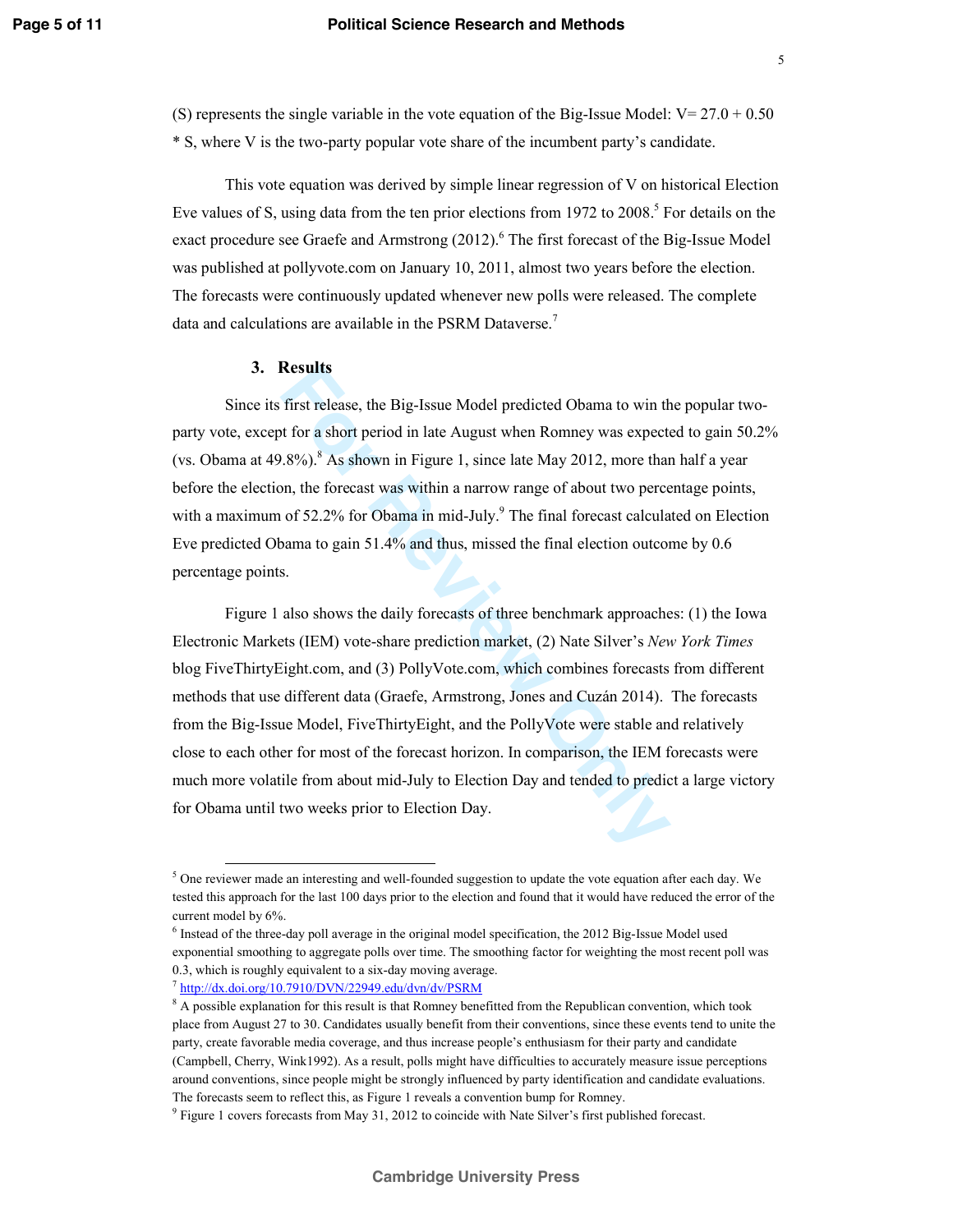

**Figure 1: Daily forecasts of the Big-Issue Model and benchmarks** 

(from May  $31<sup>st</sup>$  to Election Eve 2012)

**For PollyVote**  $\frac{1}{2}$  **For Fluity Eight** and 1.60 for the IEM. That is, the Big-Isson of the PollyVote, FiveThirty Eight and 1.60 for the TWI, That is, the Big-Isson of the Big-Issue Model was 0.35 percentage points, c So how would one have done by simply relying on one of the four methods for each day of the five-month period? Figure 2 answers this question. At each point in time, Figure 2 shows each method's mean absolute error (MAE) for the remaining days in the forecast horizon. That is, each data point in the chart shows the average error that one would have achieved when relying on the method for the remaining days prior to Election Day. For example, across the last 50 days prior to the election (i.e., from September  $17<sup>th</sup>$  to Election Eve), the MAE of the Big-Issue Model was 0.35 percentage points, compared to 0.48 for the PollyVote, 0.76 for FiveThirtyEight, and 1.60 for the IEM. That is, the Big-Issue Model reduced the errors of the PollyVote, FiveThirtyEight, and the IEM by 27%, 54%, and 78%, respectively. However, the advantage of the Big-Issue Model fades as the forecast horizon increases. Over the full 159-day period from May  $31<sup>st</sup>$  to Election Eve, the respective errors were 0.79 for the Big-Issue Model, 0.35 for the PollyVote, 0.72 for FiveThirtyEight, and 1.11 for the IEM. That is, across the whole forecast horizon, the error of the Big-Issue Model was 29% below the respective error of the IEM, but 10% larger than the error of FiveThirtyEight, and more than twice the error of the PollyVote.<sup>10</sup>

<sup>&</sup>lt;sup>10</sup> FiveThirtyEight is the only approach that predicts the election outcome within each state. While this would generally also be possible with the Big-Issue Model, the model is currently limited to predictions of the national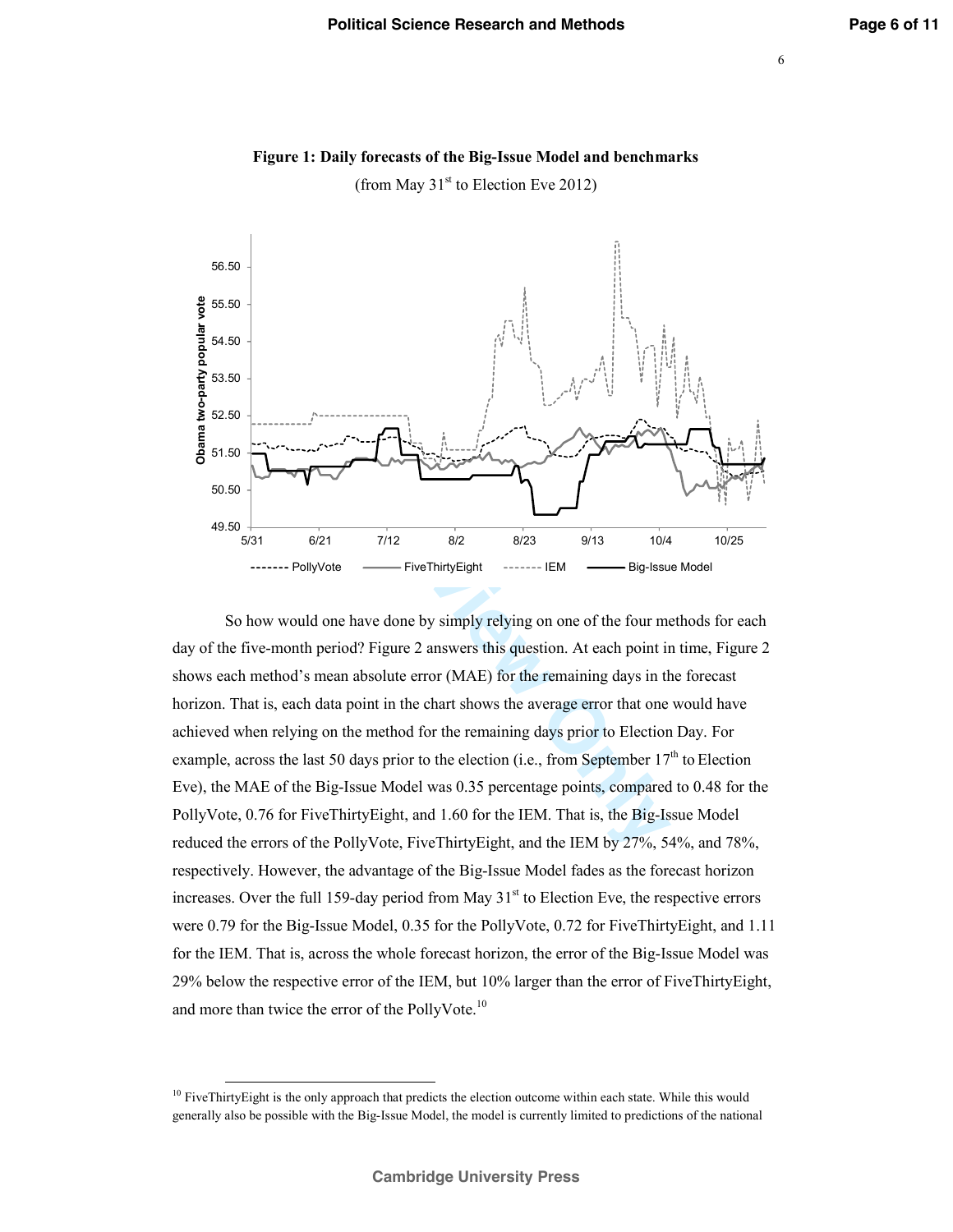## **Political Science Research and Methods**

A possible reason for the lower accuracy of the Big-Issue Model when making longterm forecasts is that issues play a less important role early in the campaign. Prior research has shown that party identification and candidate evaluations are at least as important as issue evaluations when making long-term forecasts. However, at around forty days prior to Election Day, which is about the time of the presidential debates, the importance of issues as a predictor of election outcomes increases sharply (Graefe 2013). This is also about the time when the forecasts of the Big-Issue Model became highly accurate and stable (cf. Figure 1).





Finally, one might want to compare the accuracy of the Big-Issue Model to the oneshot forecasts of political economy models. Table 1 reports the forecasts of the Big-Issue Model from the same day each of the fifteen political economy models was published. The Big-Issue Model provided more accurate forecasts than nine models and was less accurate than six models. On average, the Big-Issue Model's forecast error was 1.2 percentage points lower than the error of the typical political economy model, which corresponds to an error reduction of 52%. That is, if one had relied on the forecasts from the Big-Issue Model instead of the forecast of one of the political economy models, one would have reduced the error by more than half. In addition, the Big-Issue Model's error was 0.8 percentage points below the error of the combined forecast from the fifteen models, calculated 57 days prior to Election

popular vote. The extension of the Big-Issue Model to the state level is up to future research and is expected to improve accuracy given previous tests on the bottom-up approach (Armstrong 2006).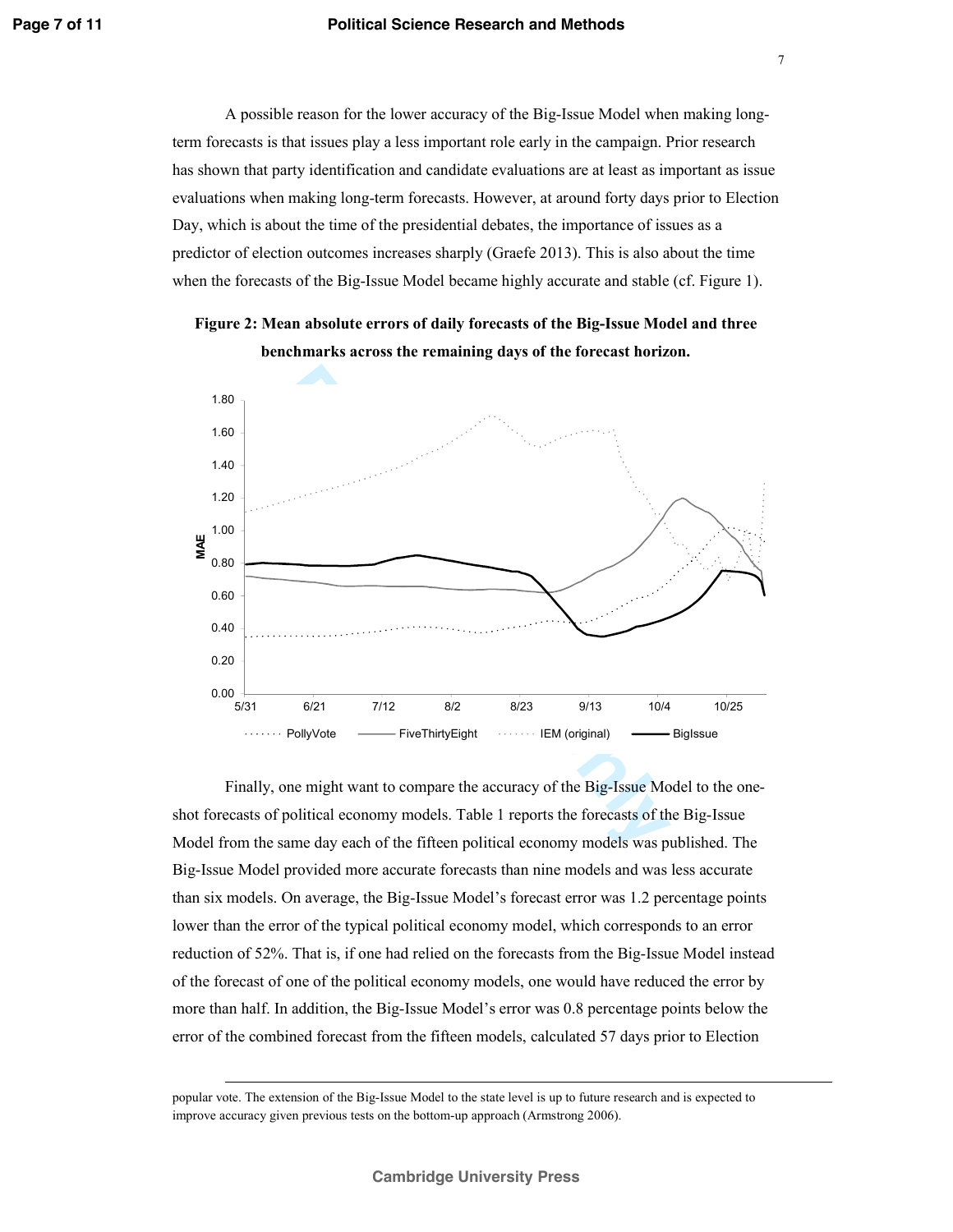**Big**

Day. This corresponds to an error reduction of 60%. It is interesting to note that, except for the model by Holbrook (2012), models that use both economic indicators and polls as predictor variables were among the most accurate. This result conforms to prior research, which showed that adding public opinion variables to models that are solely based on structural variables increases forecast accuracy (Erikson, Bafumi and Wilson 2001).

# **Table 1: Two-party popular vote forecasts of political economy models and the Big-Issue Model for the 2012 election**

|                                                    |                                                                                                                                      |          | Big-             |          |                  |
|----------------------------------------------------|--------------------------------------------------------------------------------------------------------------------------------------|----------|------------------|----------|------------------|
|                                                    |                                                                                                                                      |          | <b>Predicted</b> | issue    | Error            |
|                                                    |                                                                                                                                      | Days     | two-party        | model    | reduction        |
|                                                    |                                                                                                                                      | prior to | popular          | forecast | due to           |
|                                                    |                                                                                                                                      | Election | vote for         | at same  | <b>Big-Issue</b> |
| Forecaster                                         | Name of model                                                                                                                        | Day      | Obama            | day      | Model            |
| Jerome & Jerome-Speziari                           | State level political economy model                                                                                                  | 142      | 51.6             | 50.6     | $-1.0$           |
| Lockerbie                                          | <b>Expectations model</b>                                                                                                            | 130      | 53.8             | 51.1     | 1.0              |
| Klarner                                            | State level presidential forecast model                                                                                              | 114      | 51.3             | 52.2     | 0.5              |
| Berry & Bickers                                    | State level economic model                                                                                                           | 111      | 47.1             | 51.4     | 4.3              |
| Fair                                               | Economic voting model                                                                                                                | 102      | 49.5             | 50.8     | 1.3              |
| <b>Hibbs</b>                                       | Bread and peace model                                                                                                                | 102      | 47.5             | 50.8     | 3.3              |
| Erikson & Wlezien                                  | Leading economic indicators and the polls*                                                                                           | 99       | 52.6             | 50.8     | $-0.5$           |
| Cuzan                                              | Fiscal model I                                                                                                                       | 97       | 46.9             | 50.8     | 3.9              |
| Cuzan                                              | Fiscal model II                                                                                                                      | 97       | 45.5             | 50.8     | 5.3              |
| Abramowitz                                         | Time for change model*                                                                                                               | 69       | 50.6             | 49.8     | $-0.8$           |
| Lewis-Beck & Tien                                  | Jobs model*                                                                                                                          | 69       | 48.2             | 49.8     | 1.6              |
| Lewis-Beck & Tien                                  | Proxy model                                                                                                                          | 69       | 52.7             | 49.8     | $-1.4$           |
| Holbrook                                           | National conditions and incumbency*                                                                                                  | 67       | 47.9             | 49.8     | 1.9              |
| Campbell                                           | Trial-heat model*                                                                                                                    | 57       | 52.0             | 50.7     | $-1.2$           |
| Campbell                                           | Convention bump model*                                                                                                               | 57       | 51.3             | 50.7     | $-0.6$           |
|                                                    | Average of all 15 model forecasts                                                                                                    | 57       | 49.9             | 50.7     | 0.8              |
|                                                    | * Models that use economic indicators and polls as predictor variables.                                                              |          |                  |          |                  |
| - Forecasts ordered by days prior to Election Day. |                                                                                                                                      |          |                  |          |                  |
|                                                    | - Source for political economy models is Campbell (2012a), except for the model by Fair, which was derived from                      |          |                  |          |                  |
|                                                    | fairmodel.econ.yale.edu. The forecast by Klarner was incorrect in Campbell's original table and thus corrected above.                |          |                  |          |                  |
|                                                    | - The error reduction is the difference between the absolute error of the political economy model and the absolute error of the Big- |          |                  |          |                  |
|                                                    | Issue Model forecast of the same day. Positive values indicate that the Big-Issue Model was more accurate, negative values indicate  |          |                  |          |                  |
|                                                    |                                                                                                                                      |          |                  |          |                  |
| that the Big-Issue Model was less accurate.        |                                                                                                                                      |          |                  |          |                  |
|                                                    |                                                                                                                                      |          |                  |          |                  |
|                                                    |                                                                                                                                      |          |                  |          |                  |
| <b>Discussion</b><br>4.                            |                                                                                                                                      |          |                  |          |                  |
|                                                    |                                                                                                                                      |          |                  |          |                  |
|                                                    |                                                                                                                                      |          |                  |          |                  |

#### **4. Discussion**

The 2012 U.S. presidential election was the first real test case for the Big-Issue Model to provide *ex ante* forecasts. The model provided more accurate forecasts than both the majority and the average of fifteen established political economy models. In addition, the model outperformed the PollyVote, FiveThirtyEight, and the IEM when making daily updated forecasts during the hot phase of the campaign. The Big-Issue Model was only less accurate than FiveThirtyEight and the PollyVote when making long-term forecasts.

This performance conforms to a prior analysis that showed that the model also provided competitive forecasts for historical elections. *Ex ante* forecasts from the Big-Issue Model for the three elections from 2000 to 2008 reduced the error of the typical of eight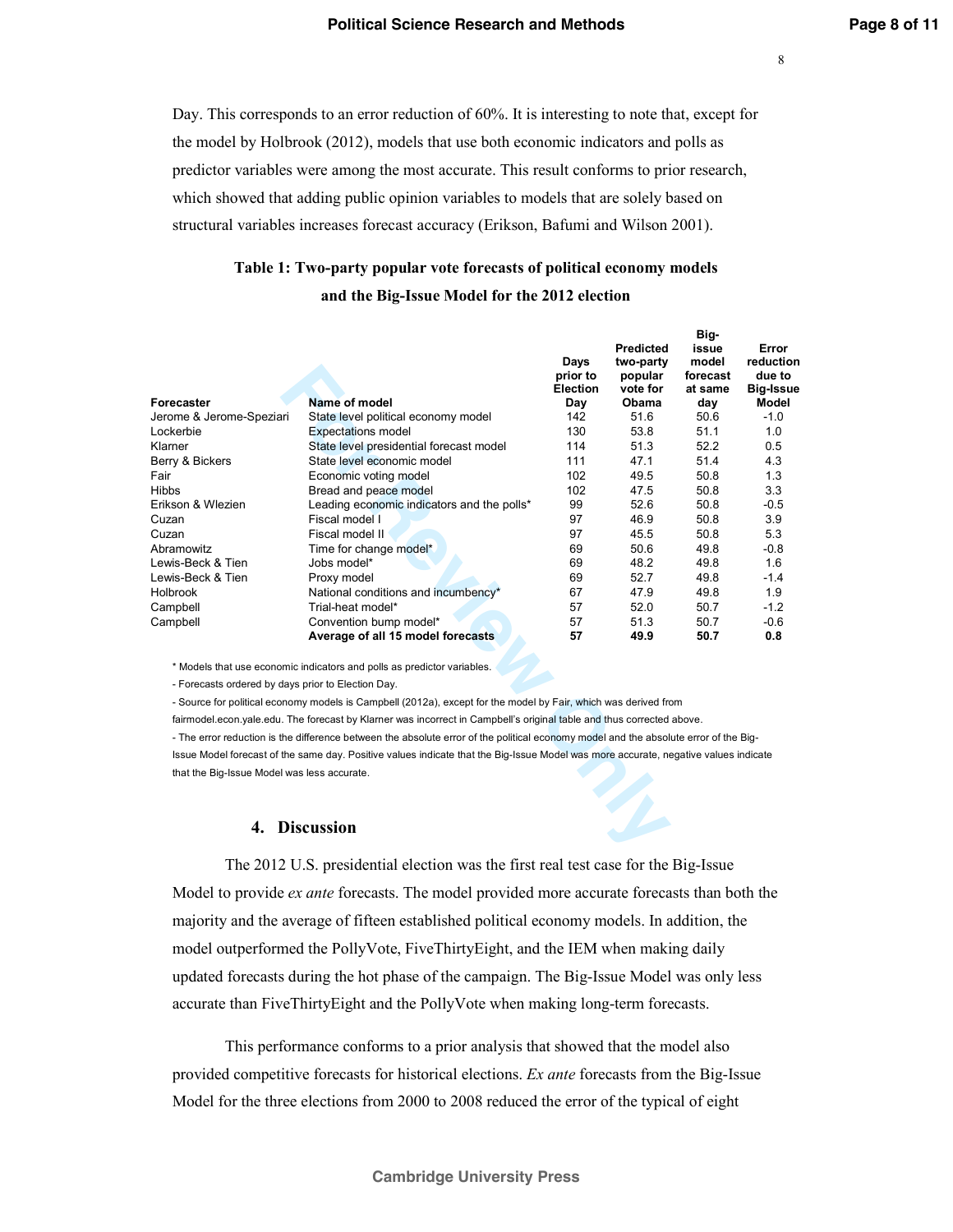For the staggler and thus paint an unclear picture of the state of the theory that economic fundamentals provide a proxy for perfect the economy appears to be of limited value. Forecal economy models of the 2012 election o established political economy models by five percent. In addition, the model outperformed the IEM in predicting who would win (but was less accurate than the IEM when predicting vote-shares). This performance was achieved even though the conditions for the 2000 and the 2004 elections were unfavorable to the Big-Issue Model. The reason is that during these elections, voters' perceptions of which issue was most important often changed (Graefe and Armstrong 2012). Not so in 2012. Throughout the 2012 campaign, economic issues overrode all other issues. As mentioned earlier, such a situation is favorable for the Big-Issue Model, as the model relies on the take-the-best heuristic (Gigerenzer and Goldstein 1996). In addition, the results suggest that the Big-Issue Model is particularly valuable in situations in which economic indicators disagree and thus paint an unclear picture of the state of the economy. In such situations, the theory that economic fundamentals provide a proxy for people's expectations of the state of the economy appears to be of limited value. Forecasts from traditional political economy models of the 2012 election outcome differed widely and suggested high uncertainty about the election outcome. Finally, the Big-Issue Model can be expected to provide valuable forecasts even if the conditions are not ideal. The reason is that the big-issue score likely captures information that goes beyond the candidates' competence in handling the most important issue. In particular, it is long known that issue evaluations are influenced by other factors such as partisanship and candidate evaluations (Asher 1992). For example, a large literature argues that voters' perceptions of the economy are influenced by partisanship (e.g., Wlezien, Franklin and Twiggs 1997; Evans and Andersen 2006; Evans and Pickup 2010), although the direction of causality remains a matter of debate (Lewis-Beck, Nadeau and Elias 2008). The Big-Issue Model does not aim at contributing to this theoretical debate. Rather, part of the reason why the Big-Issue Model predicts well is that its explanatory variable serves as a proxy in picking up much information about the electoral context.

The Big-Issue Model adds valuable information to existing models, as it uses people's assessments of which candidate will have the most potential in effectively dealing with the most important problem facing the country to forecast election results. This is an advantage of the Big-Issue Model over political economy models, as it can provide rapid and inexpensive decision-making recommendations to those involved in political campaigns, especially in terms of which issues to prioritize on campaign agendas. Furthermore, the model can help candidates and parties acquire quick feedback on the effectiveness of their campaign strategies.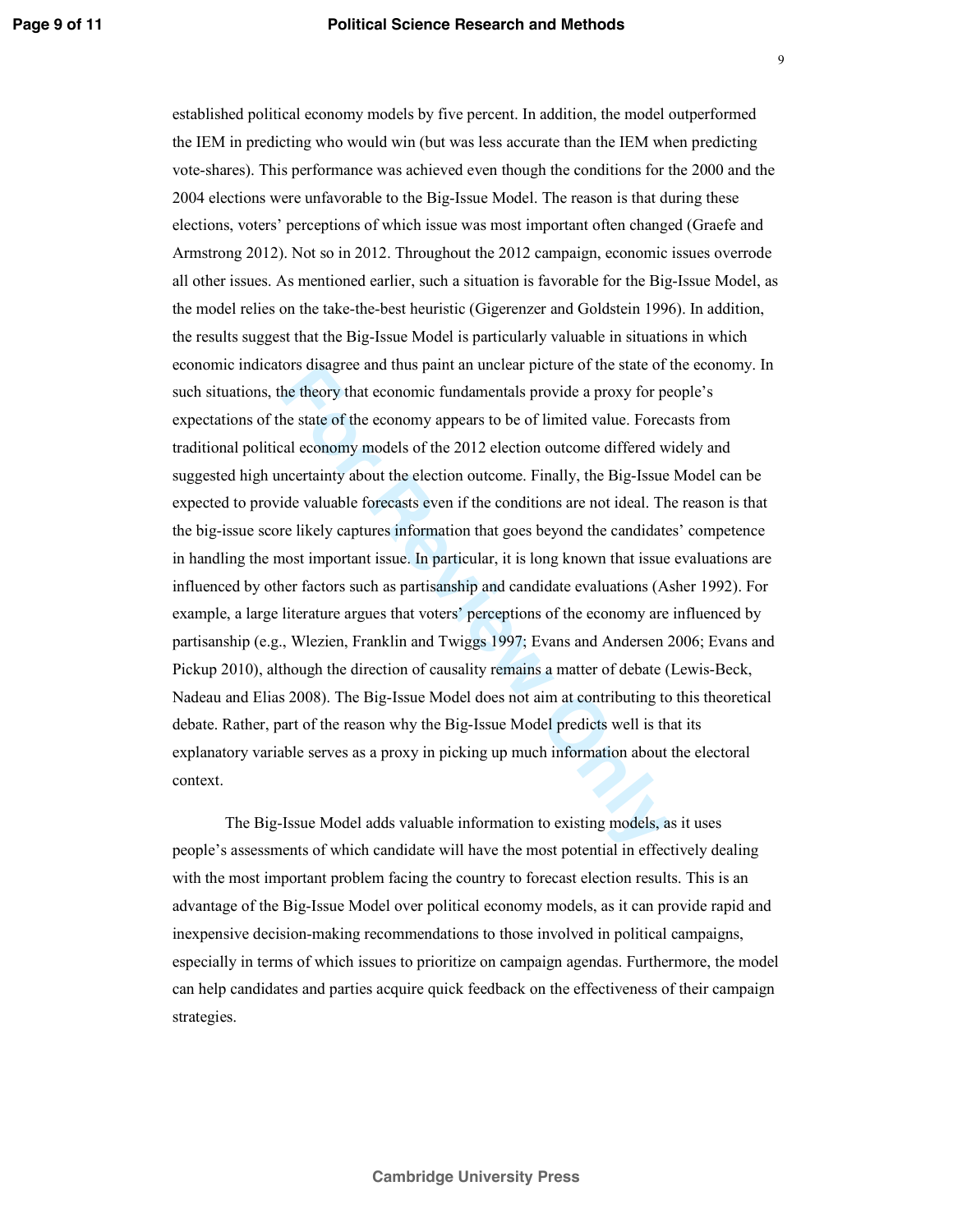#### **5. Conclusion**

one area that has received relatively little attention in electio<br>
of forecasts' ability to aid decision-making of parties, candid<br>
sisue Model is a step in this direction as it provides decision a<br>
ize in the campaign.<br> The accuracy problem in forecasting U.S. presidential elections has been solved in the past decade. For the past three elections, the combined forecast at PollyVote.com has provided highly accurate forecasts of the election outcome, starting months before Election Day. On average, the PollyVote's Election Eve forecasts missed the actual outcome by little more than half of a percentage point (Graefe, Armstrong, Jones and Cuzán 2013). It seems unlikely that individual models, such as the Big-Issue Model, can compete with the accuracy of a combined forecast in the long term. However, the model uses a different method and different data than established models and thus contributes to the accuracy of a combined forecast. Finally, one area that has received relatively little attention in election forecasting is the improvement of forecasts' ability to aid decision-making of parties, candidates, and voters. The Big-Issue Model is a step in this direction as it provides decision aid on which issues to emphasize in the campaign.

#### **References**

- Armstrong, J. Scott. 2006. "Findings from evidence-based forecasting: Methods for reducing forecast error." *International Journal of Forecasting* no. 22 (3):583-598.
- Asher, Herbert B. 1992. *Presidential Elections and American Politics: Voters, Candidates, and Campaigns since 1952*. 5th ed. Belmont: Brooks/Cole Publishing Company.
- Campbell, James E. 2012a. "Forecasting the 2012 American national elections Editor's introduction." *PS: Political Science & Politics* no. 45 (4):610-613.
- Campbell, James E. 2012b. "Forecasting the presidential and congressional elections of 2012: The trial-heat and the seats-in-trouble models." *PS: Political Science & Politics* no. 45 (4):630-634.
- Campbell, James E., Lynna L. Cherry, and Kenneth A. Wink. 1992. "The convention bump." *American Politics Research* no. 20 (3):287-307.
- Clarke, Harold D., Allan Kornberg, Thomas J. Scotto, Jason Reifler, David Sanders, Marianne C. Stewart, and Paul F. Whiteley. 2011. "Yes we can! Valence politics and electoral choice in America, 2008." *Electoral Studies* no. 30 (3):450-461.
- Clarke, Harold D., David Sanders, Marianne C. Stewart, and Paul F. Whiteley. 2009. *Performance Politics and the British Voter*. Cambridge: Cambridge University Press.
- Downs, Anthony. 1957. *An Economic Theory of Democracy*. New York: Addison Wesley.
- Erikson, Robert S., Joseph Bafumi, and Bret Wilson. 2001. "Was the 2000 presidential election predictable?" *PS: Political Science & Politics* no. 34 (4):815-819.
- Erikson, Robert S., and Christopher Wlezien. 2012. "The objective and subjective economy and the presidential vote." *PS: Political Science & Politics* no. 45 (4):620-624.
- Evans, Geoffrey, and Mark Pickup. 2010. "Reversing the causal arrow: The political conditioning of economic perceptions in the 2000–2004 U.S. presidential election cycle." *The Journal of Politics* no. 72 (4):1236-1251.
- Evans, Geoffrey, and Robert Andersen. 2006. "The political conditioning of economic perceptions." *Journal of Politics* no. 68 (1):194-207.
- Fair, Ray C. 2009. "Presidential and congressional vote-share equations." *American Journal of Political Science* no. 53 (1):55-72.
- Gigerenzer, Gerd, and Daniel G. Goldstein. 1996. "Reasoning the fast and frugal way: models of bounded rationality." *Psychological Review* no. 103 (4):650-669.
- Graefe, Andreas. 2013. "Issue and leader voting in U.S. presidential elections." *Electoral Studies*, doi: 10.1016/j.electstud.2013.1004.1003.